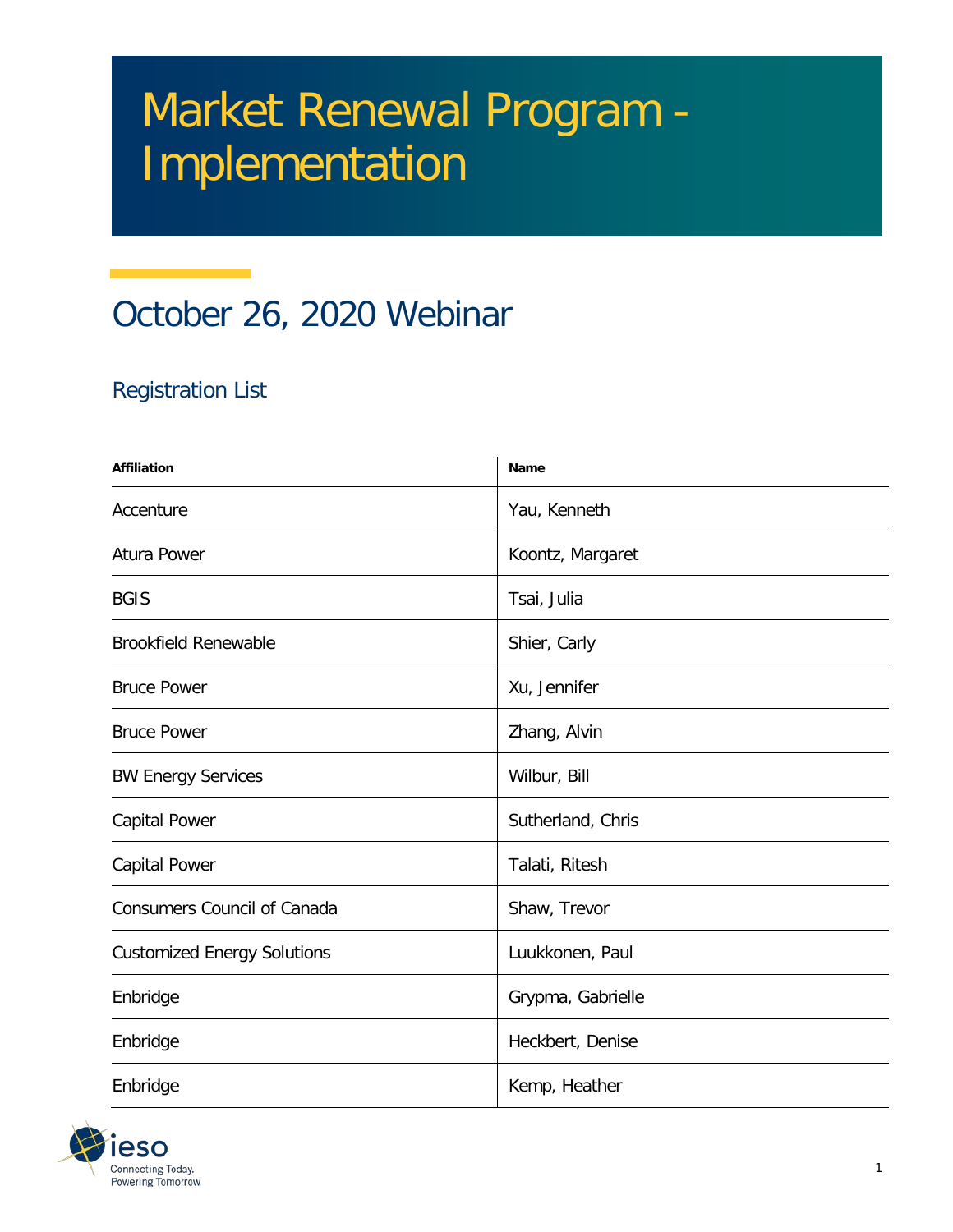| <b>Affiliation</b>               | Name                  |
|----------------------------------|-----------------------|
| <b>ENDM</b>                      | Buck, Keigan          |
| Enel NA                          | Griffiths, Sarah      |
| Evolugen                         | Robitaille, Marc      |
| Evolugen                         | Wong, Murray          |
| Evolugen                         | Wu, Julien            |
| Generator                        | McMann, Roslyn        |
| Guidehouse                       | Khan, Usman           |
| Guidehouse                       | Malozewski, Mernaz    |
| H <sub>2</sub> O Power           | Somerville, Stephen   |
| <b>HOEM</b>                      | Belanger, Frederic    |
| Hydro One                        | Kim, Yoon             |
| <b>Invenergy LLC</b>             | Bajaj, Nitesh         |
| Lawyer                           | Mikulasik, Mark       |
| <b>MAG Energy</b>                | Masse, Mathieu        |
| <b>MAG Energy</b>                | Villeneuve, Alexandre |
| McCarthy Tetrault                | Goyal, Reena          |
| <b>MENDM</b>                     | Thompson, Mark        |
| NextEra Energy                   | Talbot, Soria         |
| Northland Power                  | Zajmalowski, Mike     |
| NRG Curtailment Solutions Canada | Shelly, Chris         |
| <b>NRG Energy</b>                | Briggs, Kara          |
| <b>OATI</b>                      | Rahimi, Farrokh       |
| <b>Ontario Energy Board</b>      | Brown, David          |